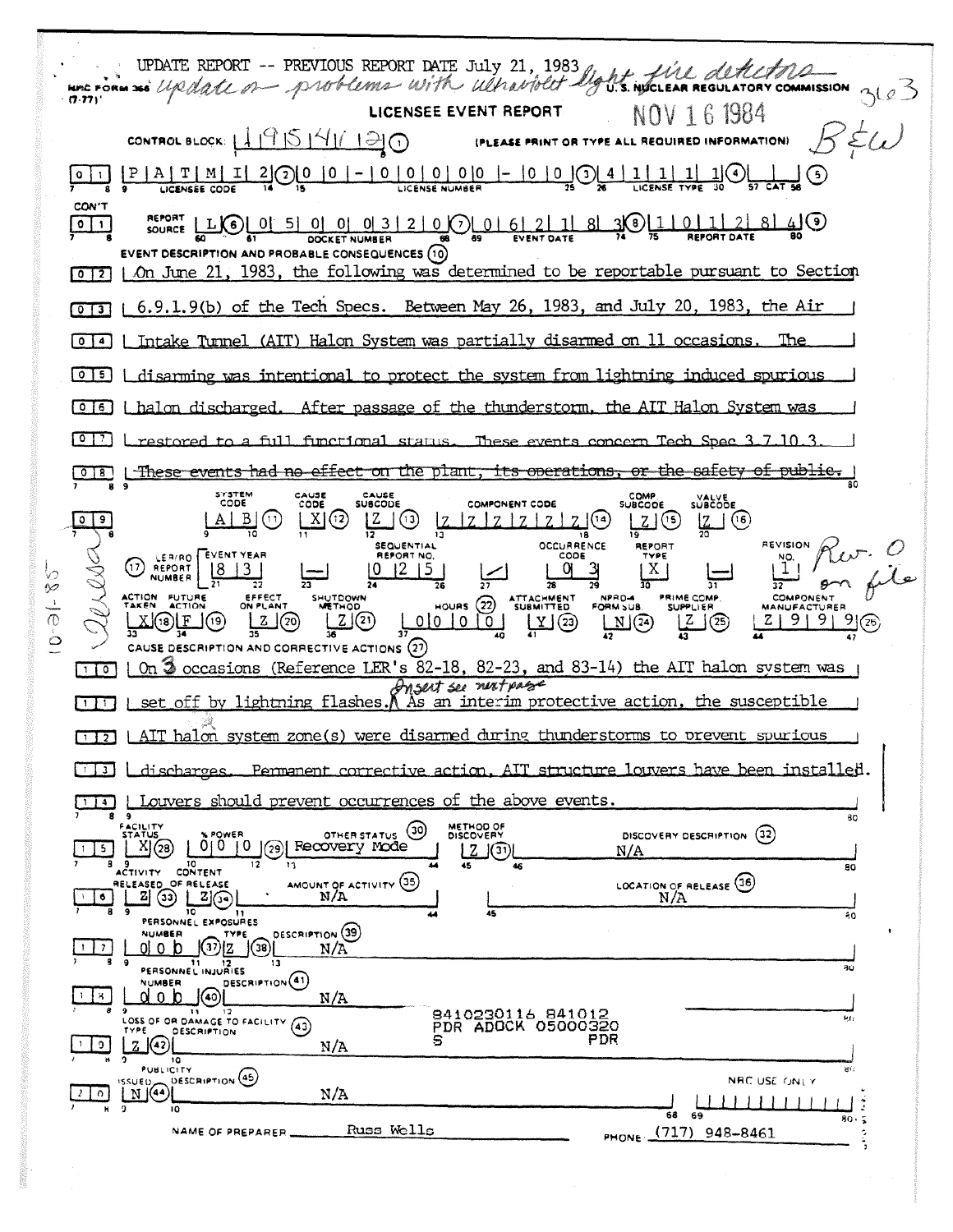Attachment 2 4410-84-L-0045

## LER 83-025/03X-1 EVENT DATE - June 21, 1983

### EXPLANATION OF THE OCCURRENCE

As a result of discussions with Nuclear Regulatory Commission TMI Program Office personnel, on June 21, 1983, the events described below were determined to be reportable pursuant to the requirements of the TMI-2 Technical Specifications.

|  |  |  | Date and Time Disarmed |  |
|--|--|--|------------------------|--|
|  |  |  |                        |  |

Date and Time Returned to Service

May 26, 1983, 1357 hours June 4, 1983, 1500 hours June 6, 1983, 2133 hours June 16, 1983, 2200 hours June 17, 1983, 1341 hours June 18, 1983, 2030 hours June 19, 1983, 1645 hours June 20, 1983, 1823 hours June 28, 1983, 1735 hours July 17, 1983, 2145 hours July 20, 1983, 1533 hours

| may zo,  | 1983. |            | פוועטוו כו <del>ע</del> ו |
|----------|-------|------------|---------------------------|
| June 4,  | 1983, | 2200 hours |                           |
| June 7,  | 1983. |            | 0602 hours                |
| June 17. | 1983, |            | 0558 hours                |
| June 18, | 1983, |            | 0820 hours                |
| June 19, | 1983. |            | 0610 hours                |
| June 20, | 1983, |            | 0550 hours                |
| June 21, | 1983. |            | 0432 hours                |
| June 28. | 1983. |            | 2130 hours                |
| July 18, | 1983, |            | 0400 hours                |
| July 20, | 1983. |            | 2116 hours                |

 $3000 - 1015$  hours

The disarming was limited to the zone(s), typically 1 or 2 of 4, susceptible to being tripped by local electrical storm activity (lightning). In addition, the zones were disarmed only to the extent that the automatic halon discharge in the given zone(s) was disarmed. All the remaining system functions remained operational, i.e., detection, trip signals, alarm functions, and trip interlocks with 1) the Air Intake Tunnel water deluge system, 2) the Air Intake Tunnel isolation dampers, and 3) the Auxiliary Building and Fuel Handling Building Ventilation Systems. This event is considered reportable pursuant to Section 6.9.1.9(b) due to entry into the compliance with the requirements of the Action Statement for Technical Specification 3.7.10.3.

### II. CAUSE OF THE OCCURRENCE

The Halon System was intentionally disarmed on the above dates as a preventative measure. This was based on the Halon Systems' susceptability to being actuated by lightning flashed from<br>thunderstorms in the vicinity of  $TMI-2$ . The Halon System utilizes  $\implies$  thunderstorms in the vicinity of TMI-2. Lihe Halon System utilizes<br>Ultraviolet (UV) light and rate of pressure rise detectors to trigge) the halon discharge. The UV detectors of two zones are oriented such that they may be tripped by flashes outside the Air Intake structure. (Reference LER's 82-18, 82-23, and 83-14 dated June 1, 1982, June 29, 1982, and June 6, 1983, respectively). When any zone was discharged, the AIT Halon System was declared inoperable until the discharged zone was recharged. Typically, this took 10 to 14 days as a result of the

Document ID 0017A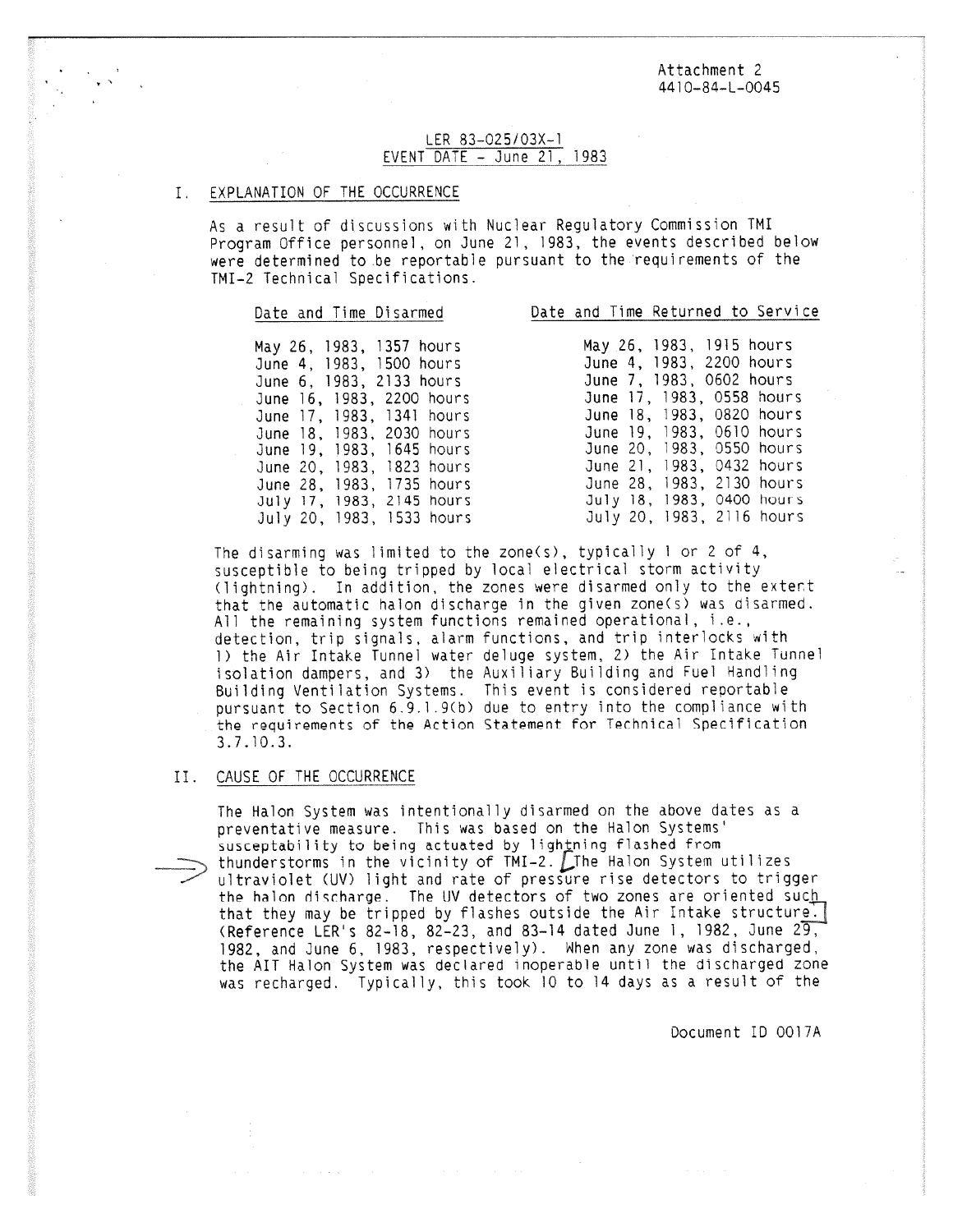Attachment 2 4410-84-L-0045

type of Halon System used and its installed arrangement. In order to avoid an extended inoperability and thereby ensure maximum availability of the AIT Halon System protective functions, part of the AIT Halon System was disarmed as previously described during the period of time when "spurious" discharges are most likely, i.c., during thunderstorms. This action was an interim measure until a permanent corrective action was implemented.

# . CIRCUMSTANCES SURROUNDING THE OCCURRENCE

At the time of the occurrence, the Unit 2 facility was in a long-term cold shutdown state. The reactor decay heat was being removed via loss to ambient. Throughout the event there was no effect on the Reactor Coolant System or the core.

## IV. CORRECTIVE ACTIONS TAKEN OR TO BE TAKEN

Immediate: The disarmed zone(s) was/were returned to full functional status as indicated for each occurrence.

- Long-Term: Louvers were installed in the openings of the Air Intake structure on August 5, 1983. These louvers should preclude occurrences of the above events. Disarming the AIT Halon System has been discontinued.
- V. COMPONENT FAILURE DATA

N/A

Document ID 0017A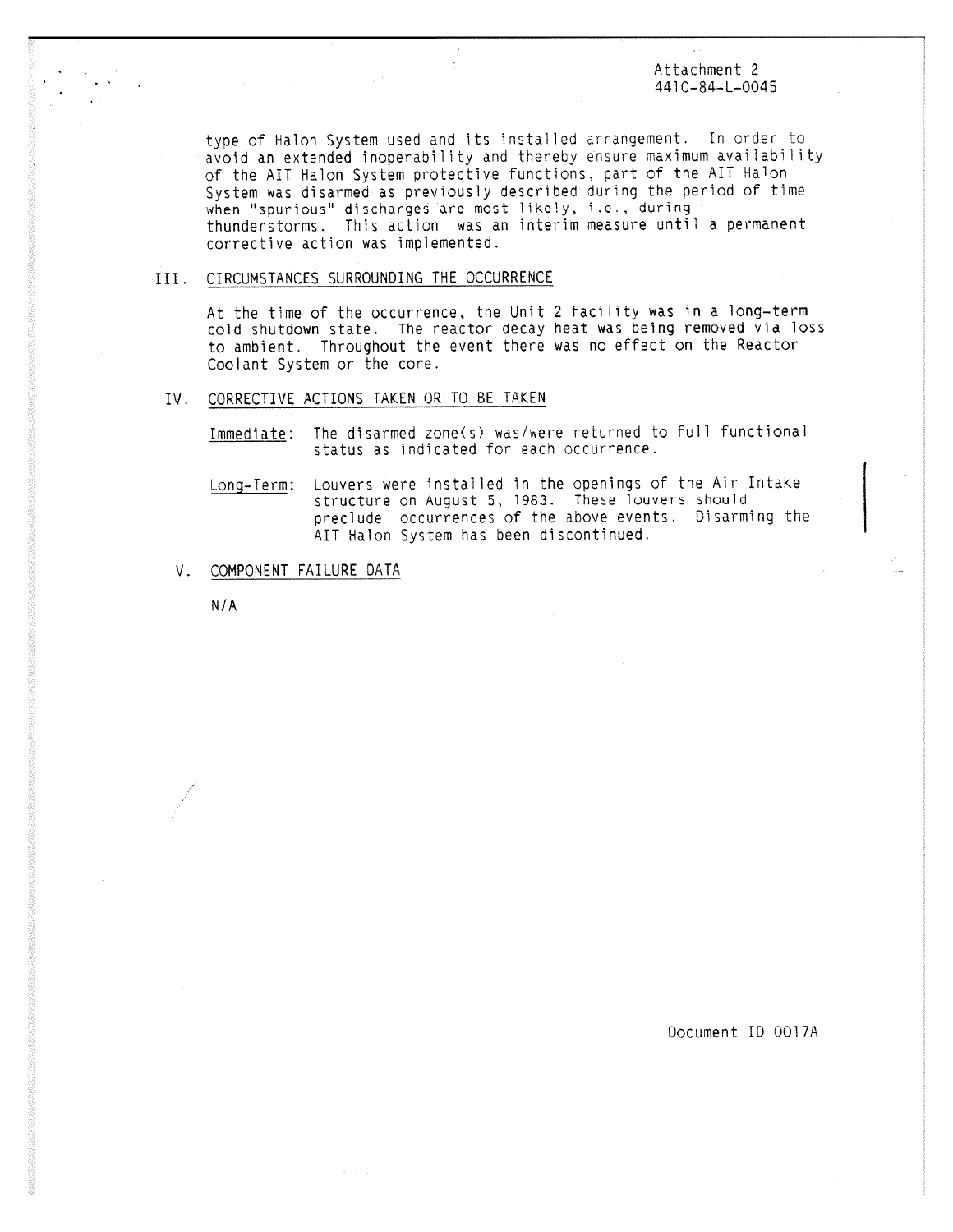

**GPU Nuclear Corporation**

Post Office Box 480 Route 441 South Middletown, Pennsylvania 17057-0191 717 944-7621 TELEX 84-2386 Writer's Direct Dial Number:

(717) 948-8461

4410-84-L-0045 Document ID 0017A

October 12, 1984

US Nuclear Regulatory Commission Document Control Desk US Nuclear Regulatory Co<br>Document Control Desk<br>Wasnington, DC 20555<br>Dear Sir:<br>Three Mil

Dear Sir:

Three Mile Island Nuclear Station, Unit 2 (TMI-2) Operating License No. DPR-73 Docket No, 50-320 Updated Licensee Event Reports

The Licensee Event Reports listed in Attachment I have been updated and are enclosed as Attachment 2 to this letter.

If you have any questions concerning this information, please contact Mr. J. J. Byrne of my staff.

Sincerely,

. R. Standerfer  $V$ ice President/Director, TMI-2

FRS/RDW/jep

Attachments

cc: Regional Administrator - Office of I & E, Dr. T. E. Murley Program Director - TMI Program Office, Ur. B. J. Snyder Deputy Program Director - TMI Program Office, Mr. L. H. Barrett

8410230034 841012 PDR ADOCK 05000320 <sup>S</sup> PDR

 $E^{E}$ 

GPU Nuclear Corporation is a subsidiary of the General Public Utilities Corporation

المتواصل والمتابع

and the second control